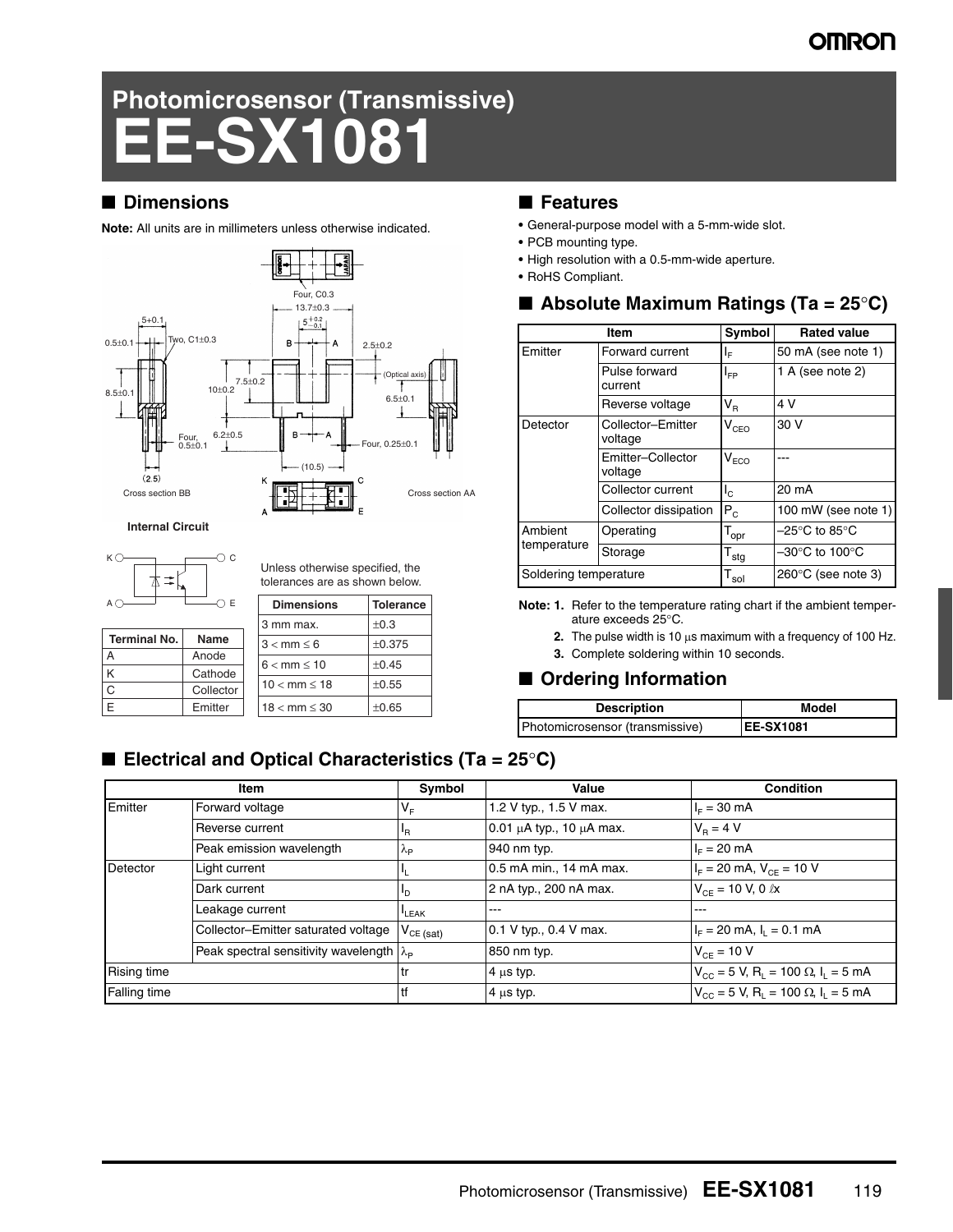### **OMRON**

### ■ **Engineering Data**

**Forward Current vs. Collector Dissipation Temperature Rating**







**Response Time vs. Load Resistance Characteristics (Typical)**









**Relative Light Current vs. Ambient Temperature Characteristics (Typical)**



**Sensing Position Characteristics (Typical)**



**Light Current vs. Forward Current Characteristics (Typical)**



Forward current  $I_F$  (mA)

**Dark Current vs. Ambient Temperature Characteristics (Typical)**



**Sensing Position Characteristics (Typical)**

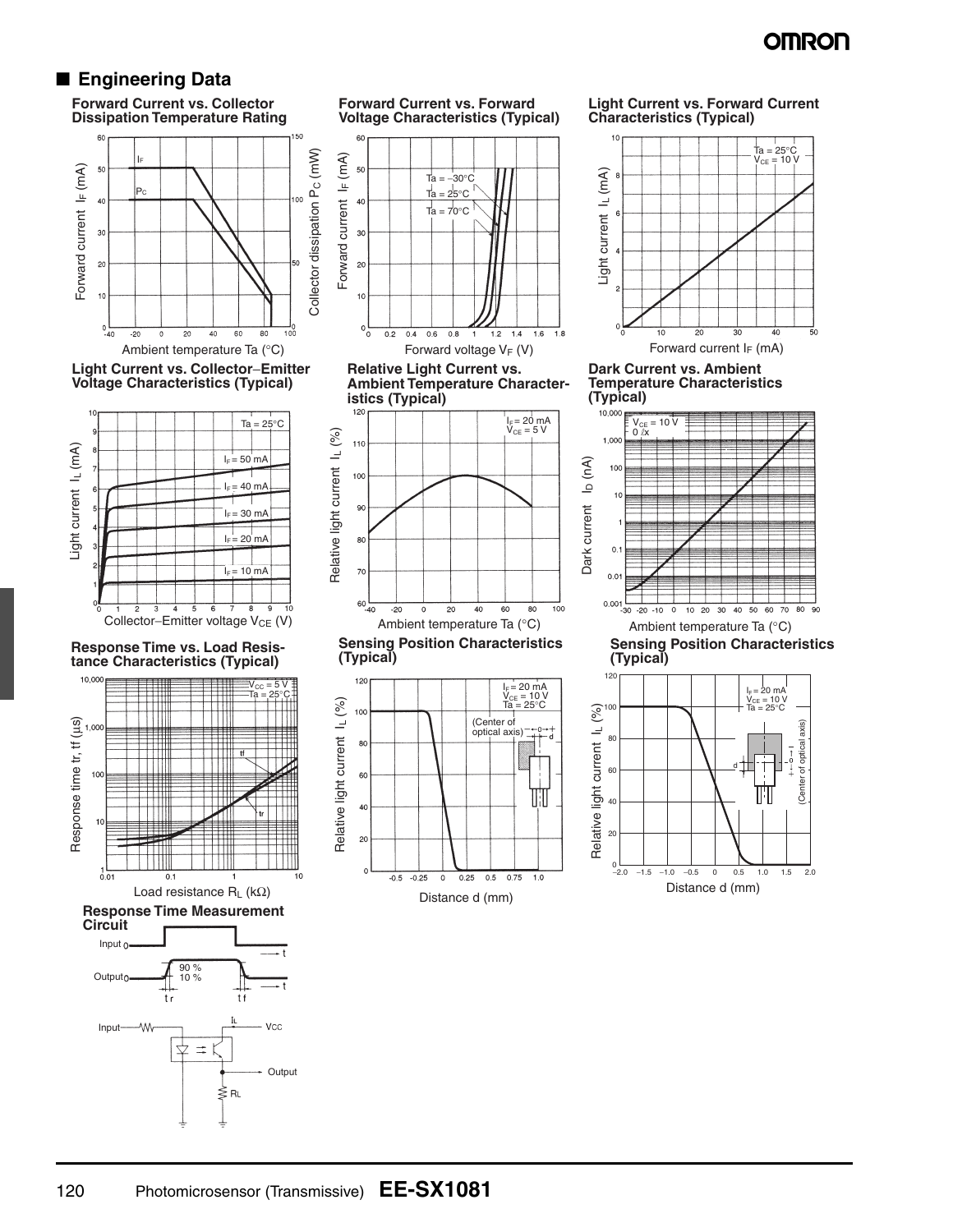### **OMRON**

|  |             |        |                 |  |        |                        |  |                     |                          |  |              |             |                                |                 |                                                              |  |         | <b>MEMO</b>                                                                                                                   |
|--|-------------|--------|-----------------|--|--------|------------------------|--|---------------------|--------------------------|--|--------------|-------------|--------------------------------|-----------------|--------------------------------------------------------------|--|---------|-------------------------------------------------------------------------------------------------------------------------------|
|  |             | エコニエエユ |                 |  | $\top$ |                        |  |                     |                          |  |              |             |                                |                 |                                                              |  |         |                                                                                                                               |
|  |             |        |                 |  |        |                        |  |                     |                          |  |              |             |                                |                 |                                                              |  |         | $\mathcal{L}$                                                                                                                 |
|  |             |        |                 |  |        |                        |  |                     |                          |  |              |             |                                | <b>Contract</b> |                                                              |  |         |                                                                                                                               |
|  |             |        |                 |  |        |                        |  |                     |                          |  |              | $\pm$       | $\pm$                          |                 |                                                              |  |         | - 1                                                                                                                           |
|  |             |        |                 |  |        |                        |  |                     |                          |  |              |             | コーレキョーロキュコーレキュ                 |                 |                                                              |  |         | - 4                                                                                                                           |
|  |             |        |                 |  |        |                        |  |                     |                          |  |              |             | 1 1 1 1 1 1 1 1 1 1 1          |                 |                                                              |  |         | $\mathbf{1}$                                                                                                                  |
|  |             |        |                 |  |        |                        |  |                     |                          |  |              |             |                                |                 |                                                              |  |         | and the contract                                                                                                              |
|  |             |        |                 |  |        |                        |  |                     |                          |  |              |             | F T T T T T T T T T T T T T    |                 |                                                              |  |         | - 1                                                                                                                           |
|  |             |        |                 |  |        |                        |  |                     |                          |  |              |             |                                |                 |                                                              |  |         | ト -- -- - + -- - - + -- - + + -- - + + -- - + + -- - + + -- - + + -- + + -- - + +                                             |
|  |             |        |                 |  |        |                        |  |                     |                          |  |              |             |                                |                 |                                                              |  |         |                                                                                                                               |
|  |             |        |                 |  |        |                        |  |                     |                          |  |              |             |                                |                 |                                                              |  |         | $\mathcal{L}$                                                                                                                 |
|  |             |        |                 |  |        |                        |  |                     |                          |  |              |             | .                              |                 |                                                              |  |         |                                                                                                                               |
|  |             |        |                 |  |        |                        |  |                     |                          |  |              |             |                                |                 |                                                              |  |         | - -                                                                                                                           |
|  |             |        |                 |  |        |                        |  | .                   |                          |  |              | $1 - 1 - 1$ |                                |                 |                                                              |  |         |                                                                                                                               |
|  |             |        |                 |  |        |                        |  |                     |                          |  |              |             |                                |                 |                                                              |  |         | a sa T<br>三百千                                                                                                                 |
|  |             |        |                 |  |        |                        |  |                     |                          |  |              |             |                                |                 |                                                              |  |         | - 1                                                                                                                           |
|  |             |        |                 |  |        |                        |  |                     |                          |  |              |             |                                |                 |                                                              |  |         | - 4                                                                                                                           |
|  |             |        |                 |  |        |                        |  | $1 - 1 - 1 - 1 - 1$ |                          |  |              |             |                                |                 |                                                              |  |         | $\mathbf{1}$                                                                                                                  |
|  |             |        |                 |  |        |                        |  |                     |                          |  |              |             |                                |                 |                                                              |  |         | and the contract                                                                                                              |
|  |             |        |                 |  |        |                        |  |                     |                          |  |              |             | ד חבור היה הור היה היה היה הור |                 |                                                              |  |         | - 1                                                                                                                           |
|  |             |        | トヨートキョートキ       |  |        |                        |  |                     |                          |  |              |             |                                |                 |                                                              |  | $+ + -$ | $  -$                                                                                                                         |
|  |             |        |                 |  |        |                        |  |                     |                          |  |              |             |                                |                 |                                                              |  |         |                                                                                                                               |
|  |             |        |                 |  |        |                        |  |                     |                          |  |              |             |                                |                 |                                                              |  |         |                                                                                                                               |
|  |             |        |                 |  |        |                        |  |                     | <b>Contract Contract</b> |  | $\mathbf{L}$ |             |                                |                 |                                                              |  |         |                                                                                                                               |
|  |             |        |                 |  |        |                        |  |                     |                          |  |              |             |                                |                 |                                                              |  |         | - -                                                                                                                           |
|  |             |        |                 |  |        |                        |  |                     |                          |  |              |             |                                |                 |                                                              |  |         |                                                                                                                               |
|  |             |        |                 |  |        |                        |  | .                   |                          |  |              | $1 - 1 - 1$ |                                |                 |                                                              |  |         | a sa T                                                                                                                        |
|  |             |        |                 |  |        |                        |  |                     |                          |  |              |             |                                |                 |                                                              |  |         |                                                                                                                               |
|  |             |        |                 |  |        |                        |  |                     |                          |  |              |             |                                |                 |                                                              |  |         | - 1                                                                                                                           |
|  |             |        |                 |  |        |                        |  |                     |                          |  |              |             |                                |                 |                                                              |  |         |                                                                                                                               |
|  |             |        |                 |  |        |                        |  |                     |                          |  |              |             | .                              |                 |                                                              |  |         |                                                                                                                               |
|  |             |        |                 |  |        |                        |  |                     |                          |  |              |             | - - - - - - - - - - - - -      |                 |                                                              |  |         | 7 T                                                                                                                           |
|  |             |        |                 |  |        |                        |  |                     |                          |  |              |             |                                |                 |                                                              |  |         | ト ┥ ━ │━ ┾ ┽ ━│━ ┾ ┼ ┥ ━│━ ┾ ┽ ━│━ ┾ ┼ ┥ ━│━ ┾ ┽ ━│━ ┝ ┼ ┥ ━│━ ┾ ┽ ━│━ ┾ ┽ ━│━ ┝ ┥                                            |
|  |             |        |                 |  |        |                        |  |                     |                          |  |              |             |                                |                 |                                                              |  |         | $\perp$                                                                                                                       |
|  |             |        |                 |  |        |                        |  |                     |                          |  |              |             | .                              |                 |                                                              |  |         | $-1$                                                                                                                          |
|  |             |        | ר ד ד ד ד ד ד ד |  |        | ורה החרה החרה החרה החר |  |                     |                          |  |              |             |                                |                 | $\vert \hspace{.08cm} \vert$ $\vert$ $\vert$ $\vert$ $\vert$ |  |         | Ξī                                                                                                                            |
|  | $H - H - H$ |        |                 |  | $\pm$  |                        |  |                     |                          |  |              |             |                                |                 |                                                              |  |         | オーートイ                                                                                                                         |
|  |             |        |                 |  |        |                        |  |                     |                          |  |              |             |                                |                 |                                                              |  |         | $=$ $\Box$                                                                                                                    |
|  |             | .      |                 |  |        |                        |  |                     |                          |  |              |             |                                |                 |                                                              |  |         |                                                                                                                               |
|  |             |        |                 |  |        |                        |  |                     |                          |  |              |             |                                |                 |                                                              |  |         |                                                                                                                               |
|  | トコニロ        |        |                 |  |        |                        |  |                     |                          |  |              |             |                                |                 |                                                              |  |         | ナ ゴービ セ オ ゴービ ナ ゴ ニビ セ オ ゴービ ナ ゴ ニビ セ オ ゴービ す                                                                                 |
|  |             |        |                 |  |        |                        |  |                     |                          |  |              |             |                                |                 |                                                              |  |         |                                                                                                                               |
|  |             |        |                 |  |        |                        |  |                     |                          |  |              |             |                                |                 |                                                              |  |         |                                                                                                                               |
|  |             |        |                 |  |        |                        |  |                     |                          |  |              |             |                                |                 |                                                              |  |         | a sa T                                                                                                                        |
|  | ロコ 三 口      |        |                 |  |        |                        |  |                     |                          |  |              |             | רדת הרדת הרדה ה                |                 |                                                              |  |         | T T<br>المراكب المراكب فلانف المراكب فلربط المناسب فلينفذ فبالمنافذ فالمنافذ فالمنافذ فالمنافذ فالمستقد فلينفذ فبالمنافذ فلرا |
|  |             |        |                 |  |        |                        |  |                     |                          |  |              |             |                                |                 |                                                              |  |         |                                                                                                                               |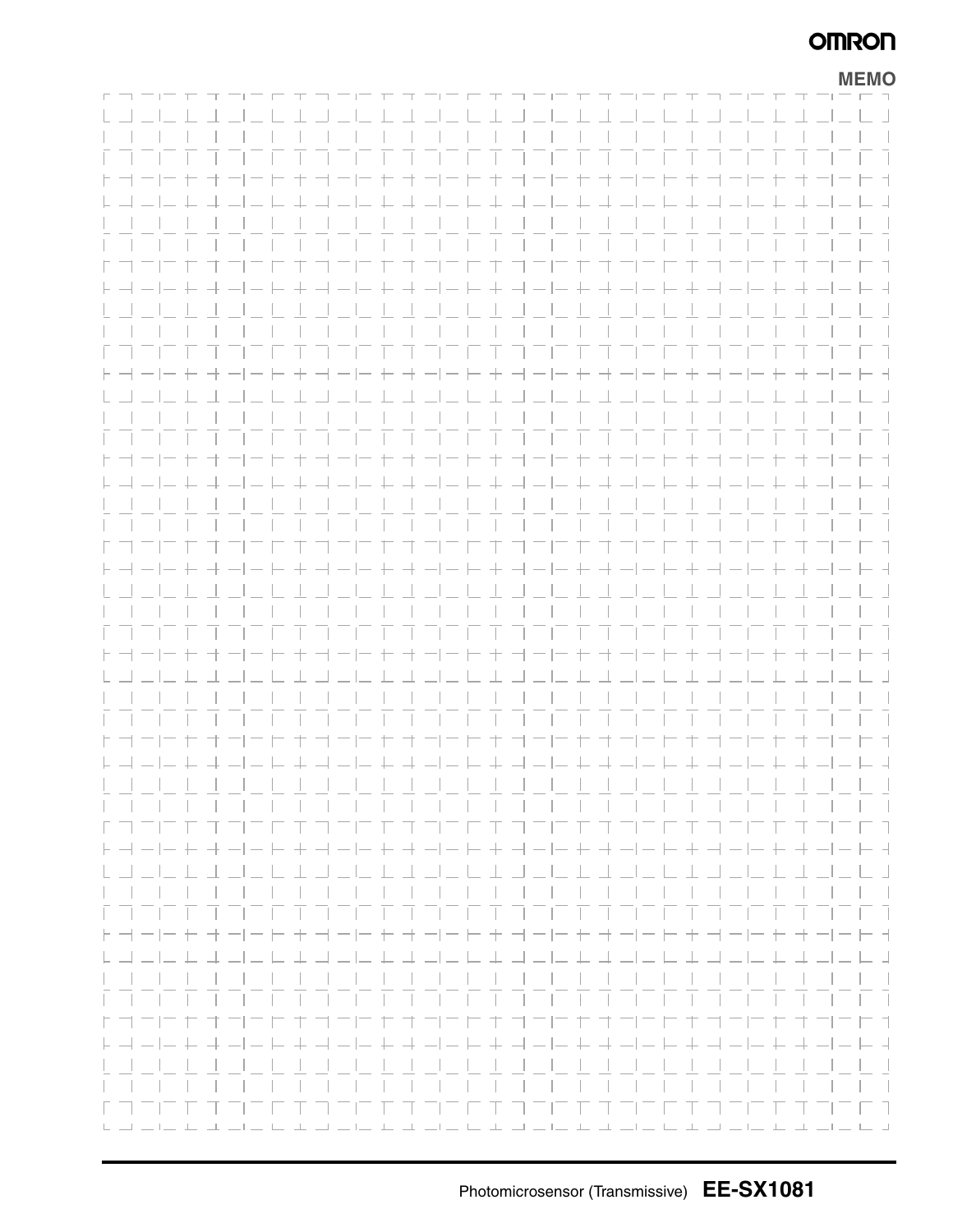**All sales are subject to Omron Electronic Components LLC standard terms and conditions of sale, which can be found at http://www.components.omron.com/components/web/webfiles.nsf/sales\_terms.html**

**ALL DIMENSIONS SHOWN ARE IN MILLIMETERS.** To convert millimeters into inches, multiply by 0.03937. To convert grams into ounces, multiply by 0.03527.



55 E. Commerce Drive, Suite B Schaumburg, IL 60173

#### **OMRON ON-LINE**

Global - http://www.omron.com USA - http://www.components.omron.com

### **847-882-2288**

Cat. No. X305-E-1 **Printed in USA** Specifications subject to change without notice **Printed in USA**